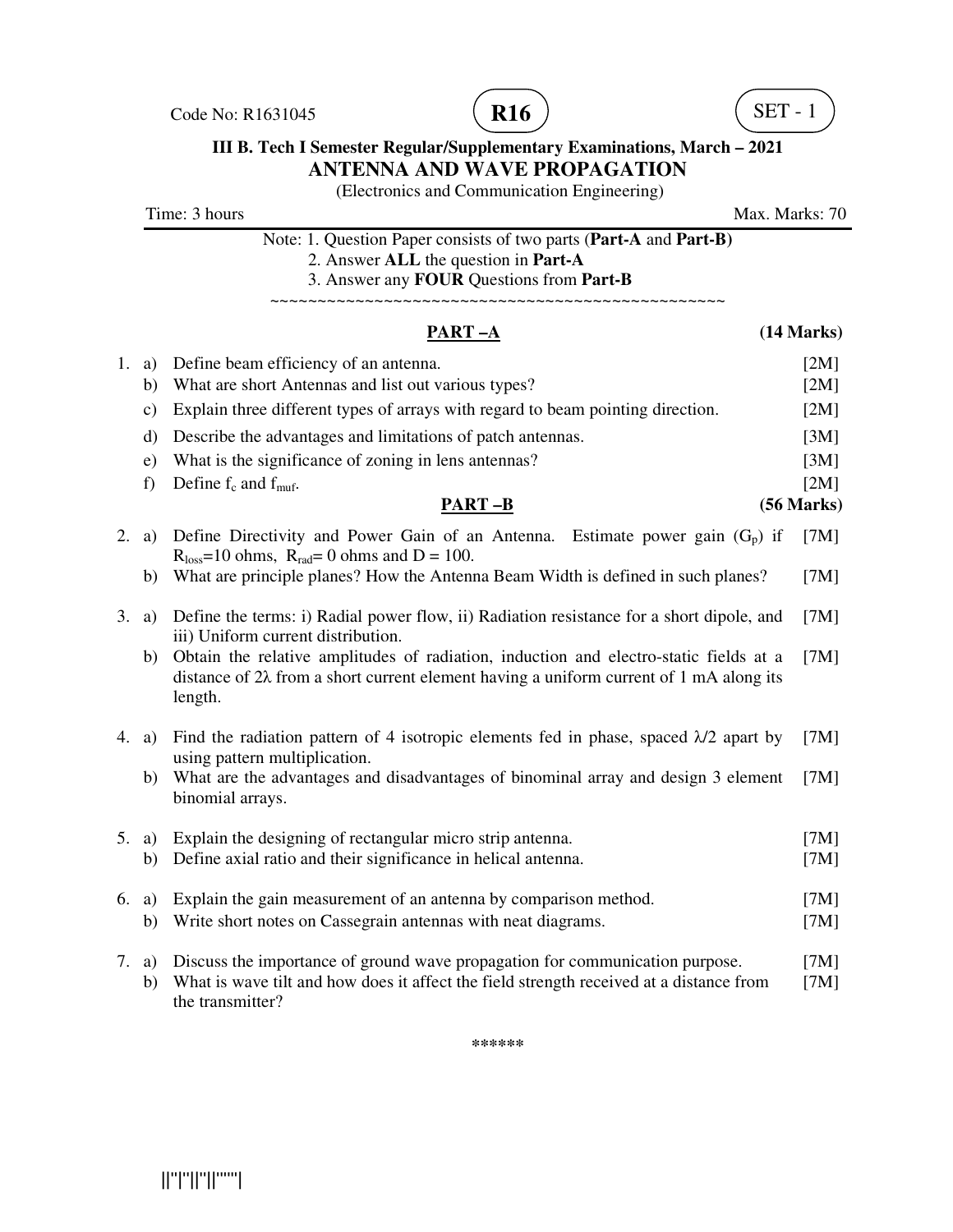Code No: R1631045  $(R16)$   $SET - 2$ 





# **III B. Tech I Semester Regular/Supplementary Examinations, March – 2021 ANTENNA AND WAVE PROPAGATION**

(Electronics and Communication Engineering)

|    |                    | Time: 3 hours<br>Max. Marks: 70                                                                                                                                                                                                                                                                                                            |              |
|----|--------------------|--------------------------------------------------------------------------------------------------------------------------------------------------------------------------------------------------------------------------------------------------------------------------------------------------------------------------------------------|--------------|
|    |                    | Note: 1. Question Paper consists of two parts (Part-A and Part-B)<br>2. Answer ALL the question in Part-A<br>3. Answer any FOUR Questions from Part-B<br>~~~~~~~~~~~~~~~~~                                                                                                                                                                 |              |
|    |                    | PART-A                                                                                                                                                                                                                                                                                                                                     | (14 Marks)   |
| 1. | a)                 | Find beam area if half power beam widths are $60^{\circ}$ and $30^{\circ}$ on the two Principal<br>planes.                                                                                                                                                                                                                                 | [2M]         |
|    | b)                 | Draw the polar and rectangular approximate radiation pattern for the given<br>Number of major lobes -1, back lobe-1, sidelobes-4, FBR=10,<br>specifications.<br>$SLR = 13.5dB$ .                                                                                                                                                           | [3M]         |
|    | C)                 | Draw the structure of Yagi-Uda antenna and give the specifications of elements.                                                                                                                                                                                                                                                            | [2M]         |
|    | d)                 | Classify the modes of helical antenna based on size.                                                                                                                                                                                                                                                                                       | [2M]         |
|    | $\epsilon$ )<br>f) | Define Pyramidal Horn antenna.<br>Define critical angle and LOS.                                                                                                                                                                                                                                                                           | [3M]<br>[2M] |
|    |                    | <b>PART-B</b>                                                                                                                                                                                                                                                                                                                              | (56 Marks)   |
| 2. | a)                 | Find directivity, efficiency and effective area of an antenna if it's $R_{rad} = 80\Omega$ ,<br>$R_{Loss} = 20\Omega$ . The power gain is 10dB and antenna operating frequency is 100 MHz.                                                                                                                                                 | [7M]         |
|    | b)                 | Explain the working principle of a two-wire antenna.                                                                                                                                                                                                                                                                                       | [7M]         |
| 3. | a)                 | Using necessary equations, estimate the directivity of a Quarter wave Monopole<br>antenna.                                                                                                                                                                                                                                                 | [7M]         |
|    | b)                 | What is the effective area of a half-wave dipole operating at 200 MHz?                                                                                                                                                                                                                                                                     | [7M]         |
| 4. | a)                 | Estimate the resultant radiation pattern of $N=8$ element linear uniform distributed<br>array using pattern multiplication.                                                                                                                                                                                                                | [7M]         |
|    | b)                 | A uniform linear array is required to produce an end-fire beam when it is operated at<br>a frequency of 10 GHz. It contains 50 radiators and Spaced at 0.5 $\lambda$ . Find the<br>progressive phase shift required to produce the end-fire beam.                                                                                          | [7M]         |
| 5. | a)                 | Design a microstrip antenna at operating frequency of 2 GHz and $\varepsilon_r = 2.2$ . Assume<br>any other required data.                                                                                                                                                                                                                 | [7M]         |
|    | b)                 | Explain the principle of long wire antenna with their equations.                                                                                                                                                                                                                                                                           | [7M]         |
|    |                    | 6. a) Explain the need of Offset feed technique in parabolic antennas. Discuss the types of<br>offset feed.                                                                                                                                                                                                                                | [7M]         |
|    | b)                 | What is the power gain of a paraboloid reflector whose mouth diameter is equal to<br>$8\lambda$ ?                                                                                                                                                                                                                                          | [7M]         |
| 7. | a)                 | A communication system is to be established at a frequency of 60 MHz with a<br>transmitter power of 1 kW. The field strength of the Directive antenna is 3 times that<br>of a half-wave antenna. h <sub><math>t=50</math></sub> Field strength of $80\mu$ V/m is required to give<br>satisfactory reception. Find the range of the system. | [7M]         |

b) Define MUF and skip distance. [7M]

\*\*\*\*\*

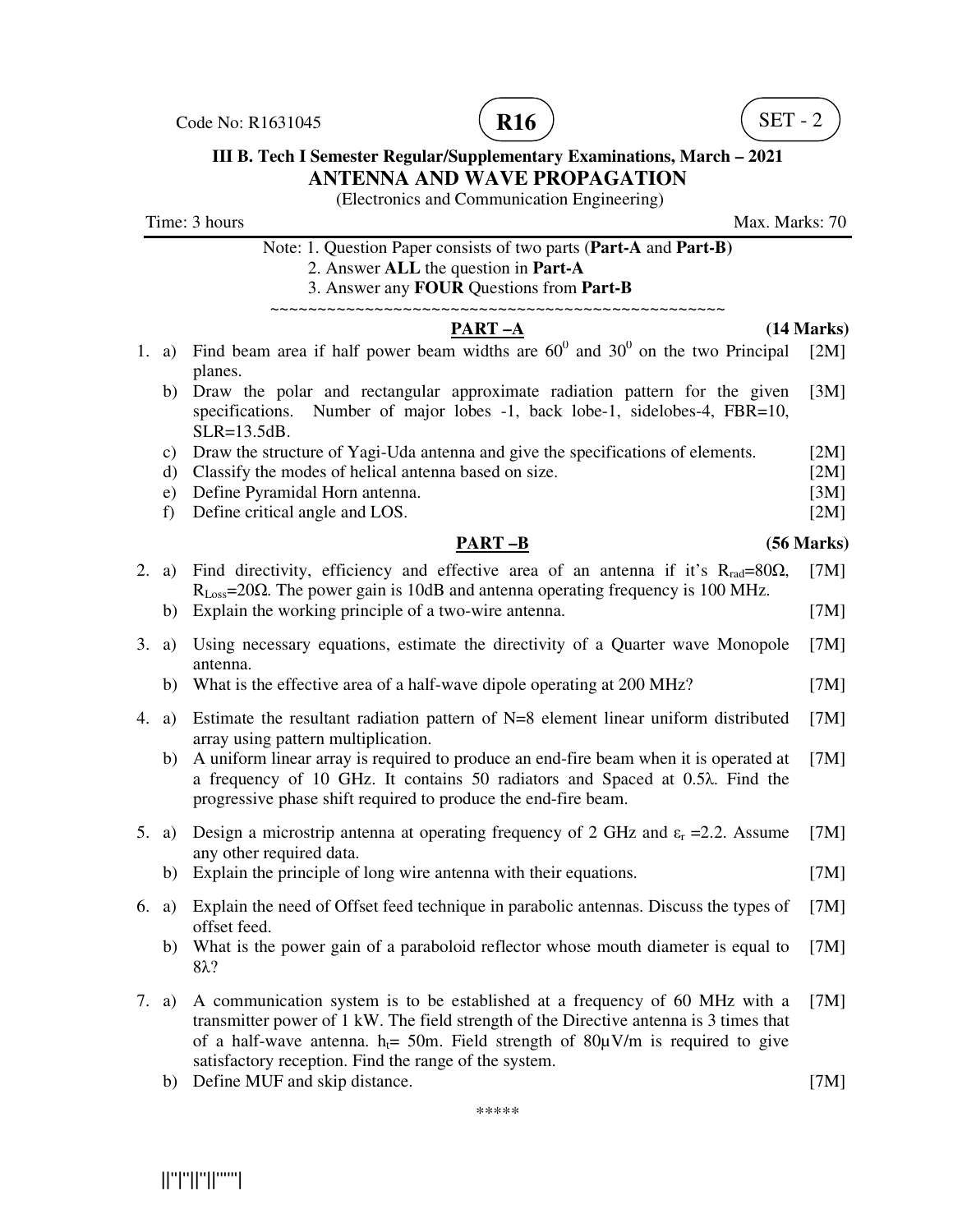Code No: R1631045 **R16**  $\overline{R16}$  (SET - 3





### **III B. Tech I Semester Regular/Supplementary Examinations, March – 2021 ANTENNA AND WAVE PROPAGATION**

(Electronics and Communication Engineering)

Time: 3 hours Max. Marks: 70 Note: 1. Question Paper consists of two parts (**Part-A** and **Part-B)** 2. Answer **ALL** the question in **Part-A** 3. Answer any **FOUR** Questions from **Part-B** ~~~~~~~~~~~~~~~~~~~~~~~~~~~~~~~~~~~~~~~~~~~~~~~~ **PART –A (14 Marks)** 1. a) Define effective length of an antenna. [2M] b) Obtain the directivity of a short dipole antenna. [2M] c) Explain the principle of multiplication of patterns. [3M] d) Explain the significance of terminating resistance and input resistance of travelling wave antenna.  $[2M]$  e) With reference to paraboloids, explain the Aperture efficiency. [2M] f) Write short notes on Optimum working frequency and LUHF. [3M] **PART –B (56 Marks)** 2. a) Explain the following : i) Normalized field pattern, ii) Beam solid Angle, iii) Beam Efficiency, iv) Directivity. [7M] b) Show that the aperture area for a Hertzian dipole is 0.12  $\lambda^2$ , for a half wave dipole is 0.13  $\lambda^2$ , and for an isotropic is 0.08  $\lambda^2$ . [7M] 3. a) State and explain the Reciprocity Theorem for antennas. [7M] b) Explain how loop aerial is used for direction Finding? Derive the relevant expression for electric field intensity for loop aerial. [7M] 4. a) Derive the conditions for the linear array of 'N' isotropic elements to radiate in end-fire and broad-side mode and find the first two side lobe levels. [7M] b) List the various differences between bi-nomial and linear arrays. [7M] 5. a) Explain the the configuration of a Folded Dipole Antenna. Sketch its radiation pattern. [7M] b) What are the various modes of working of helical antenna? Explain the working principle of helical antenna in normal mode. [7M] 6. a) What is the principle of equality of path length? How it is applicable to horn antenna? Obtain an expression for the directivity of pyramidal horn in terms of its aperture dimensions. [7M] b) How is the field pattern of the ''Receiving Antenna" experimentally determined? Explain it with a neat block diagram. [7M] 7. a) In case of ionosphere, explain the significance of D, E and F layers. [7M]

b) Discuss the phenomenon of space wave propagation. [7M]

\*\*\*\*\*